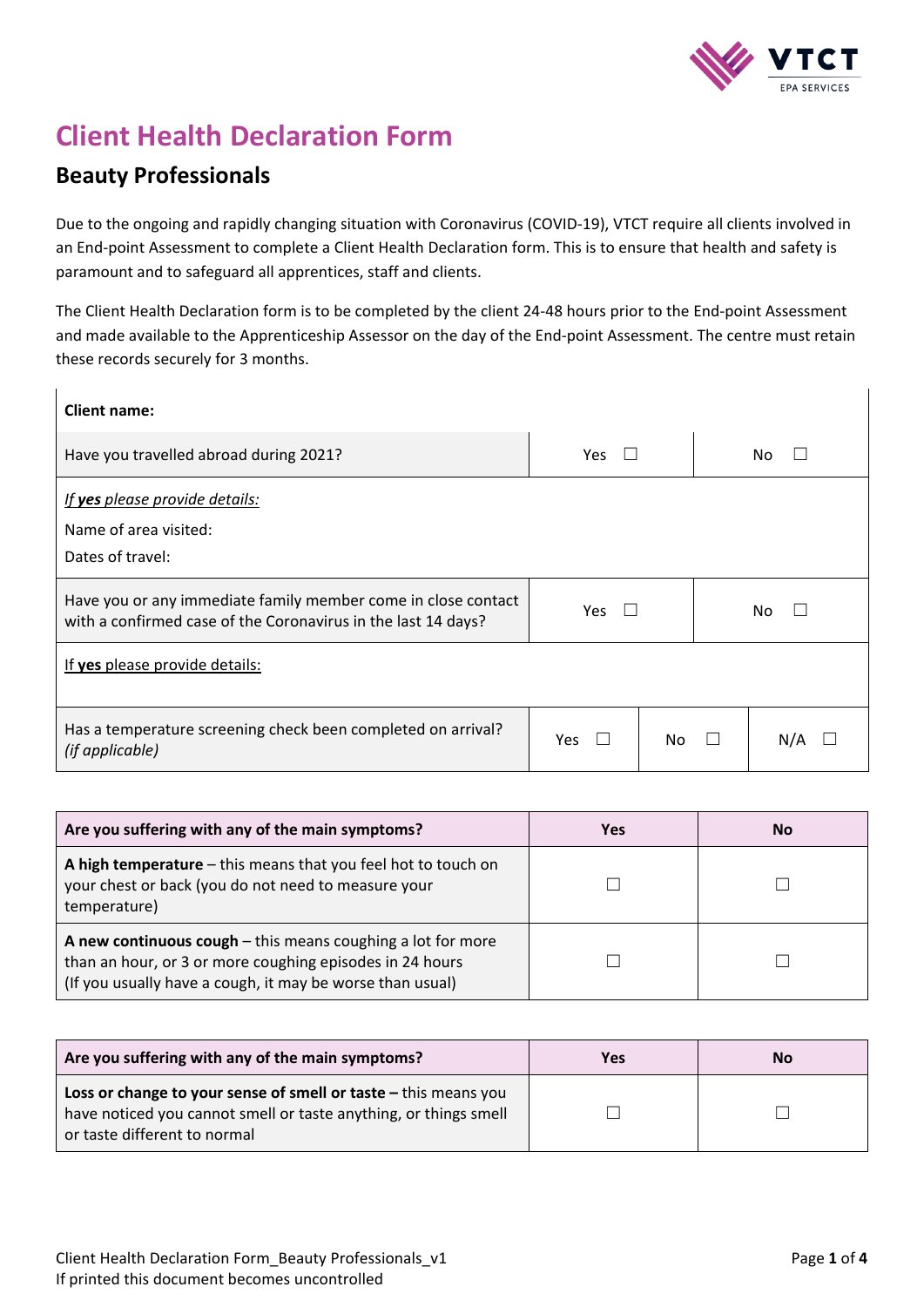

By completing this declaration, you as the client acknowledges that there is still a risk of COVID-19 contamination despite the implementation of the relevant hygiene regulations and protection awareness during the End-point Assessment.

If you have answered yes to any of the above questions, the Training Provider will establish whether you are suitable as a client for the End-point Assessment.

## **I acknowledge that the information that I have provided is accurate and complete.**

| Client signature: |  |
|-------------------|--|
| Date:             |  |
| Contact number:   |  |

### **I can confirm that this client is suitable for the End-point Assessment.**

| Training provider signature: |  |
|------------------------------|--|
| Date:                        |  |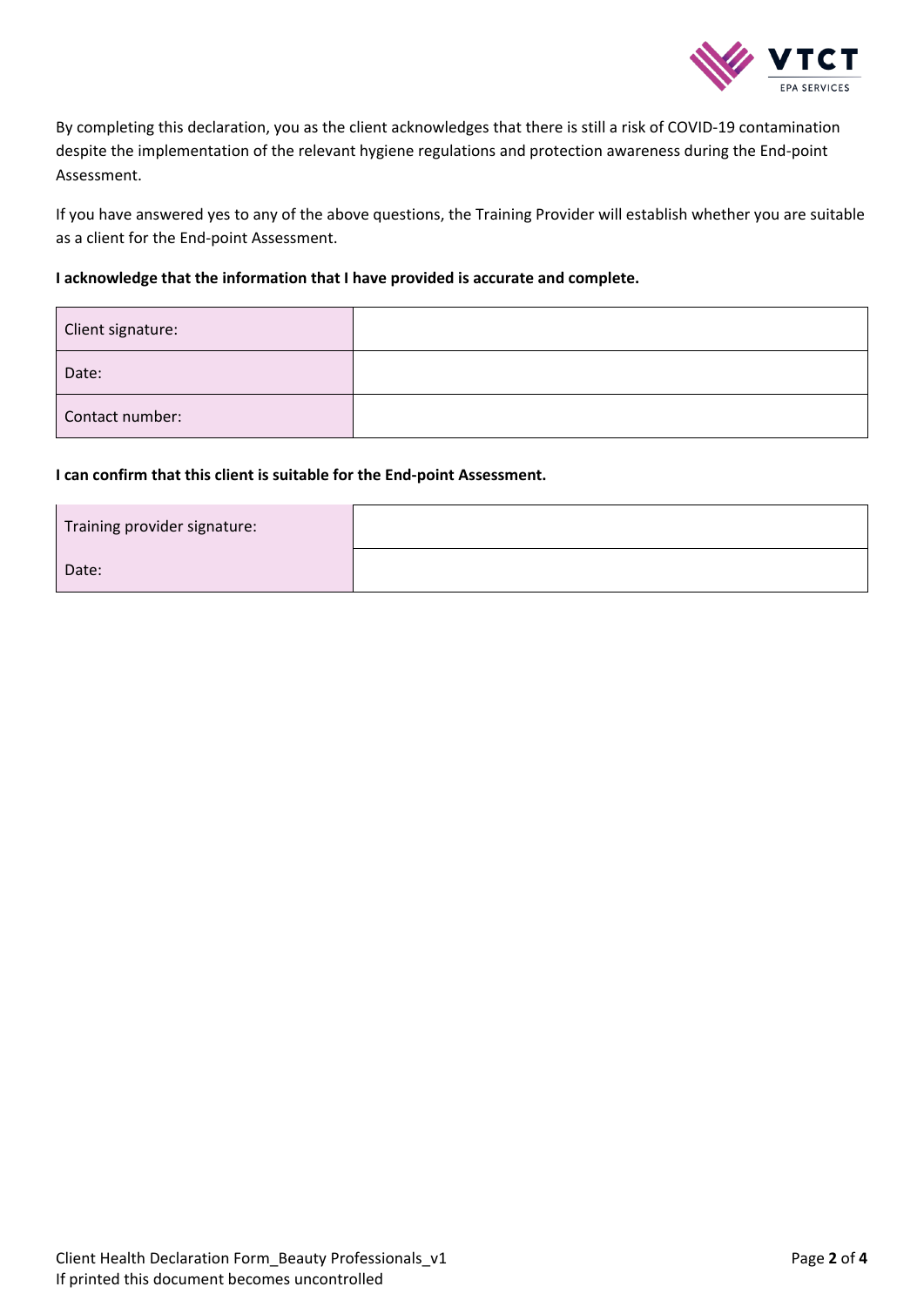

# **Client Guidance for an End-point Assessment**

# **Beauty Professionals**

All clients attending an End-point Assessment are required to read the following guidance to ensure they are aware of the recommendations to health and safety in relation during the COVID-19 pandemic.

- All clients must complete VTCT's Client Health Declaration Form 24-48 hours prior to an End-point Assessment
- Clients are requested to arrive to their End-point Assessment in outdoor clothing and then change into uniform/different clothes for an End-point Assessment
- Clients are requested to place outdoor clothing in a sealed bag and then stored away from the exam environment
- All clients must sign a register on entering and leaving the End-point Assessment venue for tracking purposes and in case there is a report of an infection
- Clients must be advised that they should arrive five minutes prior and not before their appointment time to avoid congregating in the waiting area
- Clients must be advised that no food or drink are permitted or should be consumed on the premises during an End-point Assessment. Water may be provided in a disposable cup and should be disposed of in a sealed bin
- The client should be instructed that any coats and bags will be stored separately from the exam environment so it is advisable that these are kept to a minimum
- Clients must wash their hands when entering the exam environment
- All clients must wear the recommended PPE during an End-point Assessment
- Clients are advised that mobile phones are not to be used within the exam environment
- The handling of money increases the risk of transmitting Coronavirus and should be avoided. Clients are advised that contactless payments are encouraged where possible when paying for any beauty treatments

## **I can confirm that I have read the Client Guidance for an End-point Assessment.**

| Client signature: |  |
|-------------------|--|
| Date:             |  |